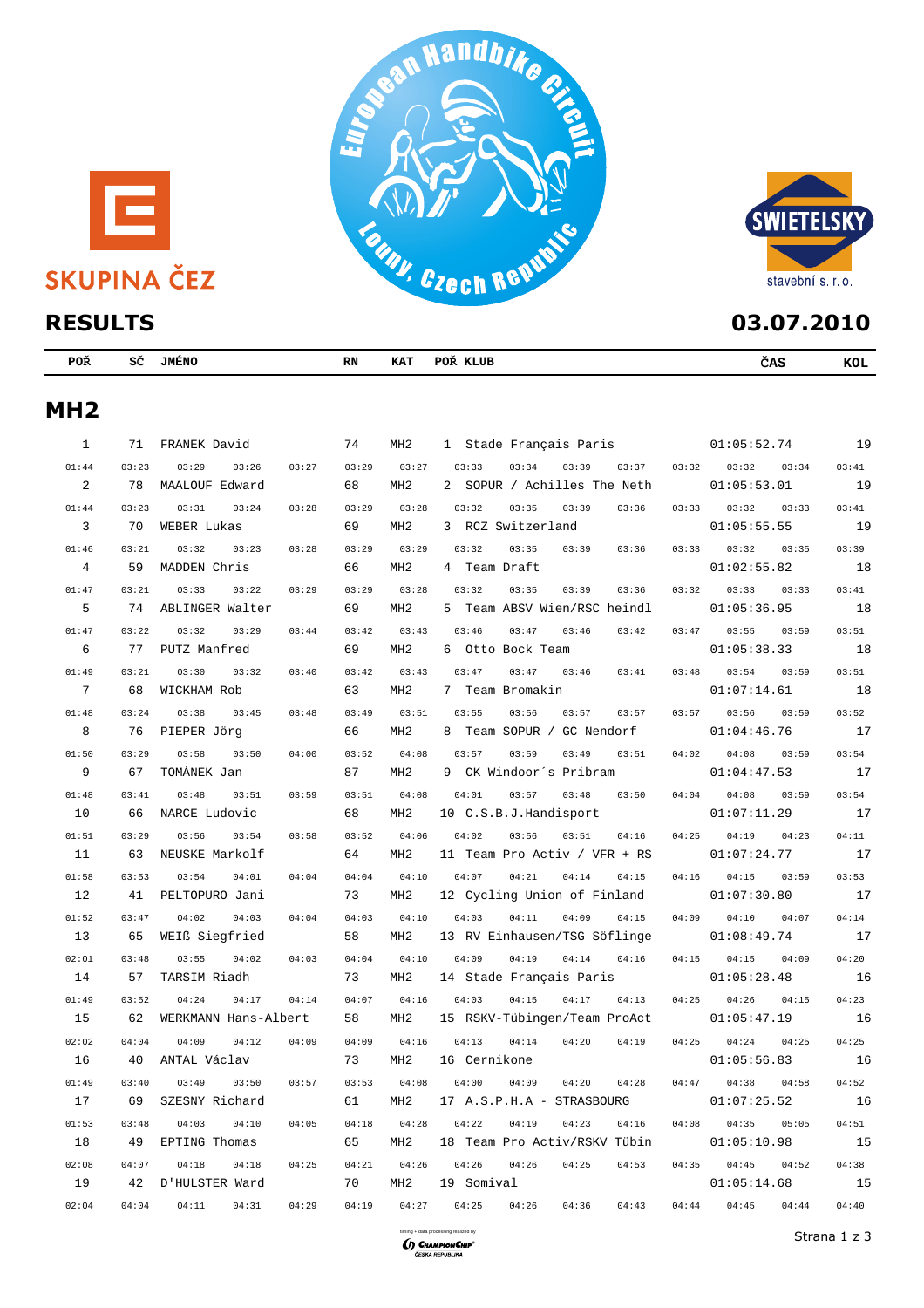





| POŘ   | sč    | JMÉNO                   | RN    | <b>KAT</b>      | POŘ KLUB                                  | ČAS            | KOL            |
|-------|-------|-------------------------|-------|-----------------|-------------------------------------------|----------------|----------------|
| 20    | 61    | KÜNKLER Andreas         | 65    | MH2             | 20 Team Pro Activ / RSKV Tüb              | 01:06:16.74    | 15             |
| 02:15 | 04:11 | 04:16<br>04:14<br>04:25 | 04:23 | 04:30           | 04:38<br>04:26<br>04:48<br>04:50<br>04:36 | 04:47<br>05:08 | 04:41          |
| 21    | 43    | FELIES Nico             | 73    | MH <sub>2</sub> | 21 Feniks Handbike Team                   | 01:07:29.16    | 15             |
| 02:04 | 04:02 | 04:11<br>04:33<br>04:30 | 04:18 | 04:37           | 04:55<br>05:00<br>04:57<br>04:54<br>04:51 | 04:46<br>04:53 | 04:50          |
| 22    | 50    | VAN den Brande Patrick  | 75    | MH2             | 22 Feniks Handbike Team                   | 01:05:16.18    | 14             |
| 02:05 | 04:02 | 04:32<br>04:11<br>04:30 | 04:45 | 05:08           | 05:03<br>04:58<br>05:14<br>05:13<br>05:32 | 04:59<br>04:57 |                |
| 23    | 47    | HRABICA Petr            | 54    | MH <sub>2</sub> | 23 Handbike CR                            | 01:06:32.23    | 14             |
| 02:08 | 04:07 | 04:54<br>05:04<br>04:34 | 04:46 | 04:59           | 04:56<br>05:00<br>05:13<br>05:08<br>05:14 | 05:17<br>05:04 |                |
| 24    | 48    | LEGEZA György           | 58    | MH <sub>2</sub> | 24 Blue Scorpions MC                      | 01:04:51.13    | 13             |
| 02:21 | 04:42 | 05:02<br>04:49<br>05:09 | 05:23 | 05:14           | 05:21<br>05:19<br>05:35<br>05:14<br>05:25 | 05:10          |                |
| 25    | 60    | MOYSES Patrick          | 61    | MH <sub>2</sub> | 25 Team SOPUR / Piscines Wat              | 01:09:06.67    | 12             |
| 02:31 | 05:26 | 05:54<br>05:42<br>06:18 | 06:39 | 05:41           | 06:48<br>05:39<br>06:13<br>05:04<br>07:05 |                |                |
| 26    | 52    | LIŠKA Radim             | 78    | MH <sub>2</sub> | 26 Handbike CR                            | 01:05:49.10    | 11             |
| 02:30 | 05:51 | 06:23<br>06:03<br>06:20 | 06:31 | 06:27           | 06:27<br>06:39<br>06:09<br>06:24          |                |                |
| 27    | 58    | ASSAS Mehrez            | 85    | MH2             | 27 Stade Français Paris                   | 00:12:05.32    | $\overline{4}$ |
| 01:46 | 03:23 | 03:31<br>03:24          |       |                 |                                           |                |                |
| 28    | 54    | POOLMAN Marc            | 72    | MH2             | 28 Handcycling Association U              | 00:06:44.31    | 2              |
| 02:03 | 04:40 |                         |       |                 |                                           |                |                |

## **MH3**

| $\mathbf{1}$    | 100   | JEFFRÉ Bernd           | 64             | MH <sub>3</sub> |             | 1 Team Germany   |                             |                         |       | 01:05:11.62      | 18    |       |
|-----------------|-------|------------------------|----------------|-----------------|-------------|------------------|-----------------------------|-------------------------|-------|------------------|-------|-------|
| 01:43           | 03:25 | 03:31<br>03:37         | 03:54<br>03:56 | 03:40           | 03:29       | 03:47            | 04:10                       | 03:31                   | 03:56 | 03:44            | 03:39 | 03:45 |
| 2               | 102   | MERKLEIN Vico          | 77             | MH3             |             |                  |                             | 2 TEAM SOPUR/GC Nendorf |       | 01:05:12.03      |       | 18    |
| 01:42           | 03:26 | 03:32<br>03:35         | 03:52<br>03:56 | 03:40           | 03:30       | 03:48            | 04:10                       | 03:31                   | 03:53 | 03:45            | 03:41 | 03:44 |
| $\overline{3}$  | 97    | SKRZYPINSKI Arkadiusz  | 75             | MH3             |             |                  | 3 Team Sopur / Vobis Start  |                         |       | 01:05:12.48      |       | 18    |
| 01:42           | 03:19 | 03:33<br>03:42         | 03:35<br>03:41 | 03:42           | 03:48       | 04:03            | 04:10                       | 03:31                   | 03:54 | 03:45            | 03:40 | 03:42 |
| $\overline{4}$  | 106   | JEANNOT Joel           | 65             | MH3             |             | 4 CCP DORDOGNE   |                             |                         |       | 01:05:12.73      |       | 18    |
| 01:41           | 03:27 | 03:32<br>03:36         | 03:57<br>03:51 | 03:41           | 03:30       | 03:47            | 04:10                       | 03:31                   | 03:54 | 03:45            | 03:41 | 03:43 |
| 5               | 105   | LIBANORE Athos         | 76             | MH3             | 5 GP Ticino |                  |                             |                         |       | 01:05:15.43      |       | 18    |
| 01:43           | 03:27 | 03:31<br>03:36         | 03:53<br>03:57 | 03:40           | 03:45       | 03:53            | 03:50                       | 03:37                   | 03:45 | 03:47            | 03:41 | 03:41 |
| 6               | 89    | WANDACHOWICZ Zbigniew  | 57             | MH3             |             |                  | 6 K.S.I. Start Szczecin     |                         |       | 01:05:18.62      |       | 18    |
| 01:43           | 03:27 | 03:32<br>03:53         | 03:42<br>03:52 | 03:39           | 03:45       | 03:52            | 03:49                       | 03:38                   | 03:44 | 03:45            | 03:42 | 03:41 |
| $7\overline{ }$ | 103   | KUKLA Daniel           | 64             | MH3             |             |                  | 7 SZTPS/Handbike Team Slova |                         |       | 01:07:07.73      |       | 18    |
| 01:47           | 03:32 | 03:46<br>03:49         | 03:42<br>03:38 | 03:37           | 03:59       | 03:52            | 03:51                       | 03:57                   | 03:58 | 04:05            | 04:06 | 04:01 |
| 8               | 95    | ŠVEHLA Zbyněk          | 75             | MH3             |             |                  |                             | 8 SK Kontakt Prague     |       | $01:07:13.13$ 18 |       |       |
| 01:49           | 03:30 | 03:45<br>03:49         | 03:39<br>03:40 | 03:38           | 03:58       | 03:52            | 03:52                       | 03:56                   | 03:59 | 04:05            | 04:05 | 04:02 |
| 9               | 91    | BÍZA Stanislav         | 81             | MH3             |             | 9 Handbike CR    |                             |                         |       | 01:08:00.10      |       | 18    |
| 01:46           | 03:29 | 03:48<br>03:51         | 03:42<br>03:32 | 03:39           | 03:45       | 03:52            | 03:50                       | 03:38                   | 03:47 | 03:52            | 04:04 | 04:10 |
| 10              | 94    | CORONT Ducluzeau Didie | 70             | MH3             |             | 10 csbj scod rat |                             |                         |       | 01:09:20.63      |       | 18    |
| 01:46           | 03:42 | 03:51<br>03:53         | 03:56<br>03:53 | 03:56           | 04:02       | 04:02            | 03:59                       | 03:53                   | 03:56 | 03:53            | 04:05 | 04:01 |
|                 |       |                        |                |                 |             |                  |                             |                         |       |                  |       |       |